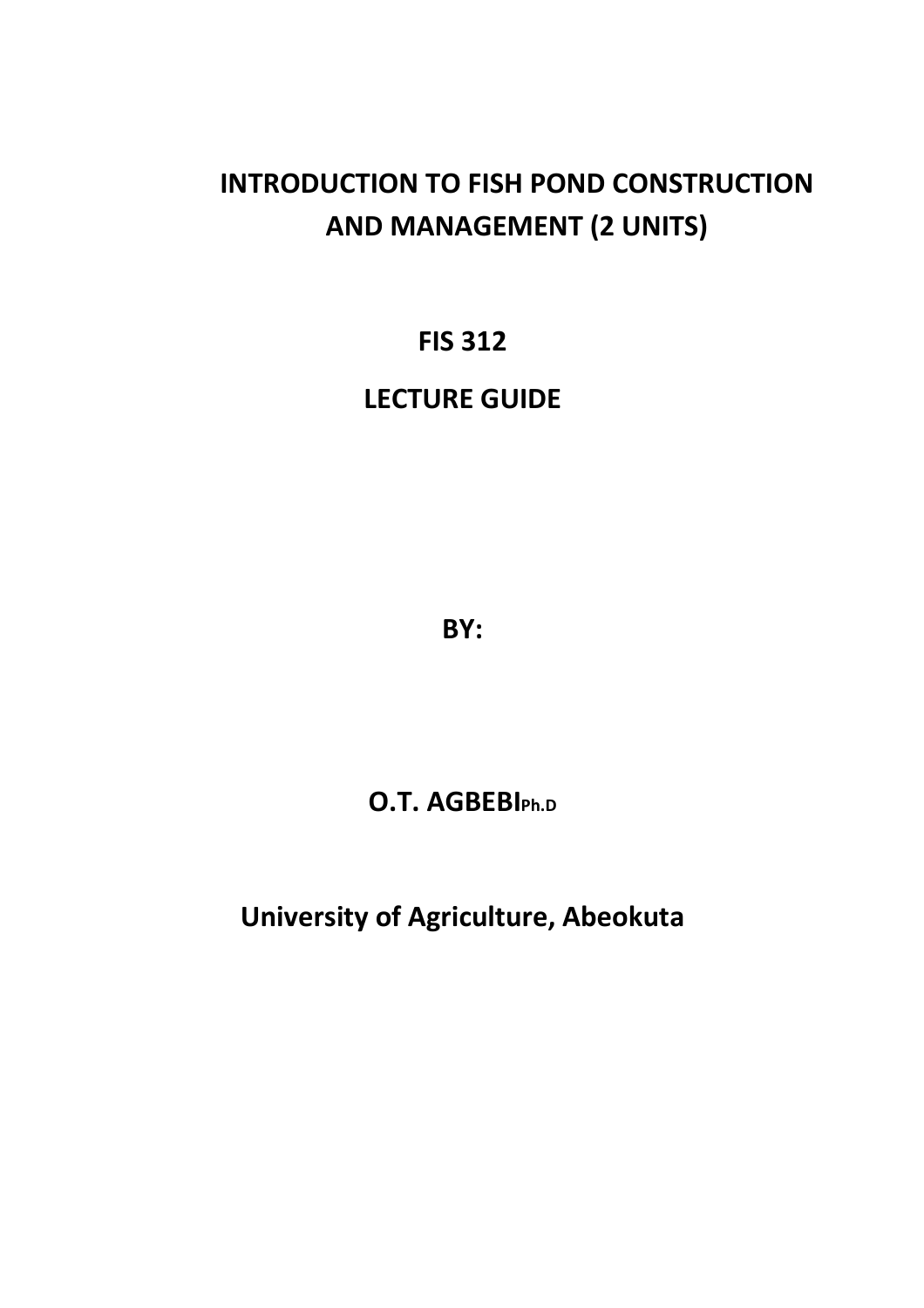### **FIS 312: INTRODUCTION TO FISH POND CONSTRUCTION AND MANAGEMENT (2 UNITS)**

## **POND MAINTENANCE**

 Once the ponds have been stocked, it is important that the fish are checked every day for signs of stress and the farm in general for any maintenance that might be required. Both activities are preventive measure that should reduce risk of something going wrong around the farm. Those routine inspections should preferably take place during the early morning when the oxygen levels tend to be at lowest and the first most likely to be stressed. It is also good practice to carry out the inspection again most time of feeding as the fish can be observed most easily.

 During the inspection, the following should be checked and records of the observations kept:

- $\triangleright$  Fish mortalities
- Physical and chemical characteristics of waters, particularly oxygen levels. If facilities are available, the farmer should endeavor to monitor climatic production on the farm as well as water quality parameters.
- $\triangleright$  Check whether fertilization of each pond is necessary.
- Behavior of fish, particularly for signs of stress e.g. gasping signifies low oxygen levels, poor feeding, errative swimming, lethargy and disease.
- Pond banks, dams, monks, and outlets for signs of erosion and for leaks. These can get progressively larger if not quickly dealt with.
- Screens, filters and outlets for debris and blockage which should be subsequently cleared.
- $\triangleright$  Excessive weed growth and potential problems.
- Predators such as snake, lizards, birds and frogs in and around the pond which should be eradicated if possible.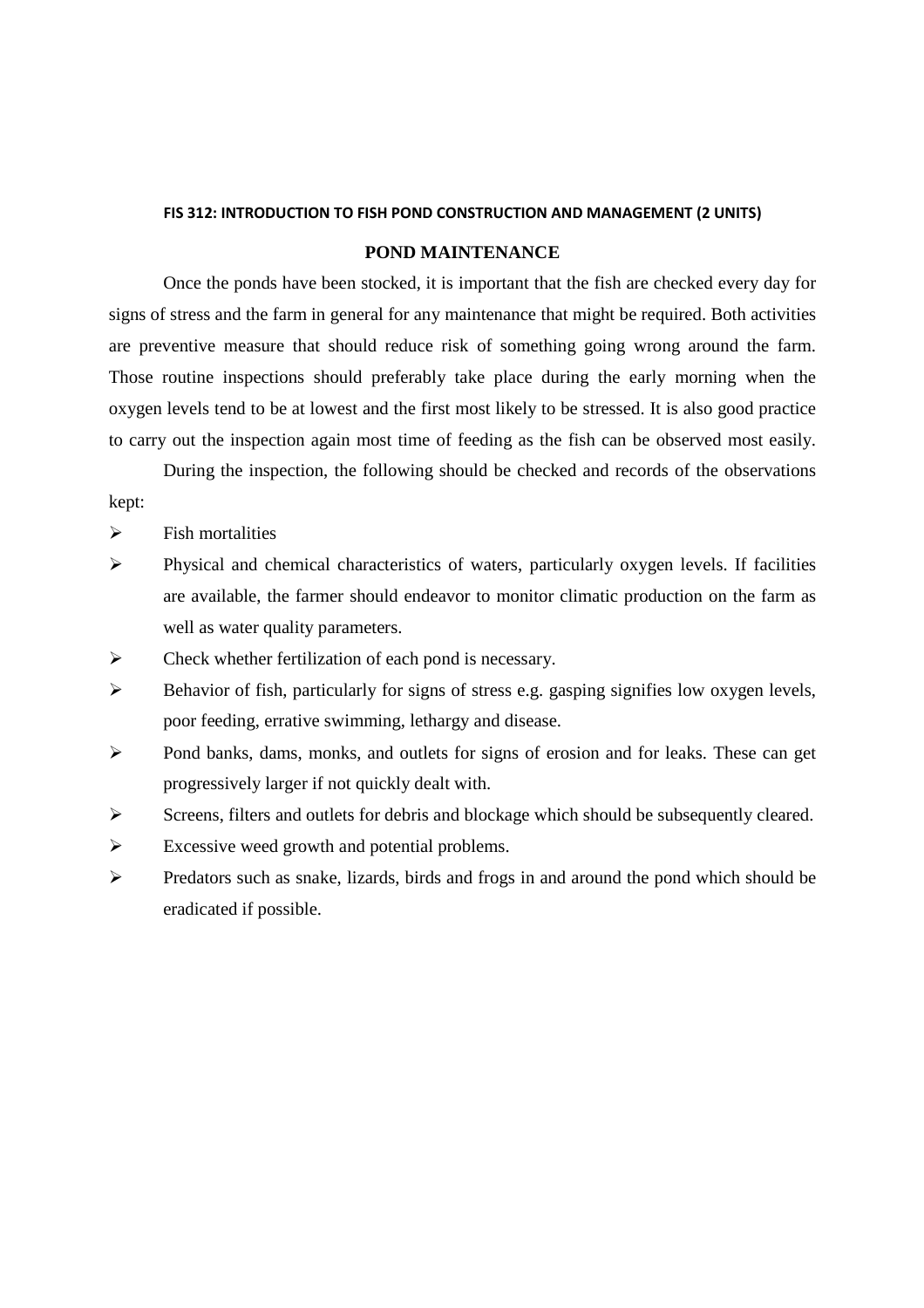### **WATER QUALITY MAINTENANCE**

 The survival, growth and consequent production of fish depend to a large extent on the physical, chemical and biological status of the water in the culture enclosure. Therefore, the fish farmer must possess the ability to detect and product quantitatively changes in the limnological status of the water and the effects of different fish farming activities on fish production.

**Depth:** Depth of water in the pond must be kept steady through regular replenishment with fresh clean water to top up for water host by seepaye and evaporation. Low water levels expose fish to the vagaries of predation and extreme temperature fluctuation. High diurnal water temperature associated with shallow grow-out pods (<0.5m) often causes early maturity and stunting in fish. If water level is allowed to rise uncontrolled, it may overflow and eventually break down the dam.

**Transparency:** The secchi disc (a small disc with black and white sectors on the upper surface) is the instrument used for measuring turbidity or water transparency. A seechi disc transparency ranging between 30cm and 50cm is optimal for fish production in ponds. A high transparency (>80cm) is an index of low production. This can be improved by adding fertilizers. Low transparency (<20cm) may be due to suspended silt, clay, plankton or organic matter. This also encourages low fish production, low transparency due to sand and silt suspension can be avoided by allowing water to flow through a settling or sedimentation system before entering the culture pond and by grassing the perimeter of pond. If low transparency is due to excessive growth of plankton, which is evidenced by the deep green colouration of the water, this can be improved by stopping fertilizer application and use of algrade if necessary.

**Dissolved Oxygen:** Maintenance of sufficient dissolved oxygen in the fish pond at all times is without doubt, the most essential of water quality management tasks performed by the fish farmers.

It is re commended that the dissolved oxygen level is measured in the early morning and again 14:00 hours. For minimal stress and good growth it should be above 4-5mg//. If the oxygen content falls below this level it will be necessary to aerate the water between dusk and dawn, and, if necessary in the afternoon.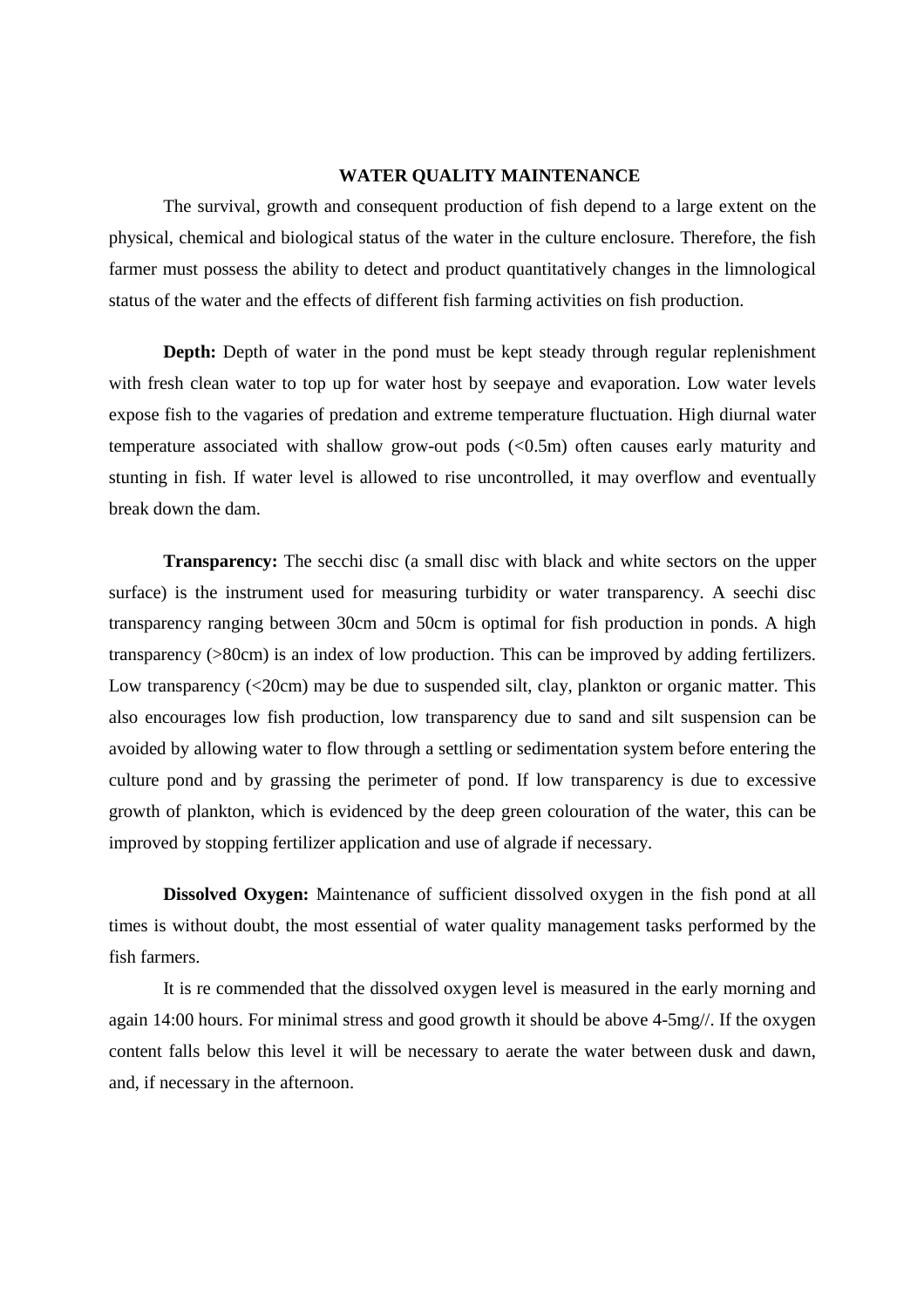In intensive culture high fish density, continous aeration may be necessary because the oxygen produced by the plants is usually not sufficient to meet the needs of all the fish. The dissolved oxygen content is inversely proportional to temperature, and high temperature during the early afternoon may cause the oxygen content to fall below the critical level.

Aeration can be achieved in a number of ways, but the method used will depend on financial resources, access to electricity and intensity of production.

**pH:** water with a pH range of 6.5-8.0 is most suitable for fish production. Since fish can tolerate the temporary increase in pH of the water that occur during the day because of the dissociation of carbon dioxide more than temporary depression of the pH of the water during the night, it is recommended that the pH of the water in the early morning should not be lower than 6.5. Low pH can be improved through the addition of lime while high pH can be lowered through addition of ammonium sulphate, ammonium nitrate and urea fertilizers.

**Smell:** Any bad small emanating from the pond or production unit is indicative of a problem. Bad smells from the water are most probably gaseous products of anaerobic breakdown of nutrients in the water and are most often toxic to fish. This can be improved by stopping nutrient input and or aeration. As a last resort lowering the water in the pond and replenishing with fresh clean water should be considered. Unfortunately, this alternative may not always be available particularly during the drought season, therefore careful control over supplementary feeding and fertilization are critical to avoid the production.

**Pollutants:** With industrialization, intensification agriculture and wide spread use of industrial and agro-chemicals and detergents, it is inevitable that some of the waste products of these ventures find their way into local surface and underground water bodies by run-off or surface and eventually into fish ponds.

The presence of by-products of various activities of man which are pollutants in the pond are evident from the observation of oil films, scum and foam in the surface of the water and at the extreme, fish kills. Oil from workshops, generators and far, vehicles should be prevented from being washed into culture ponds.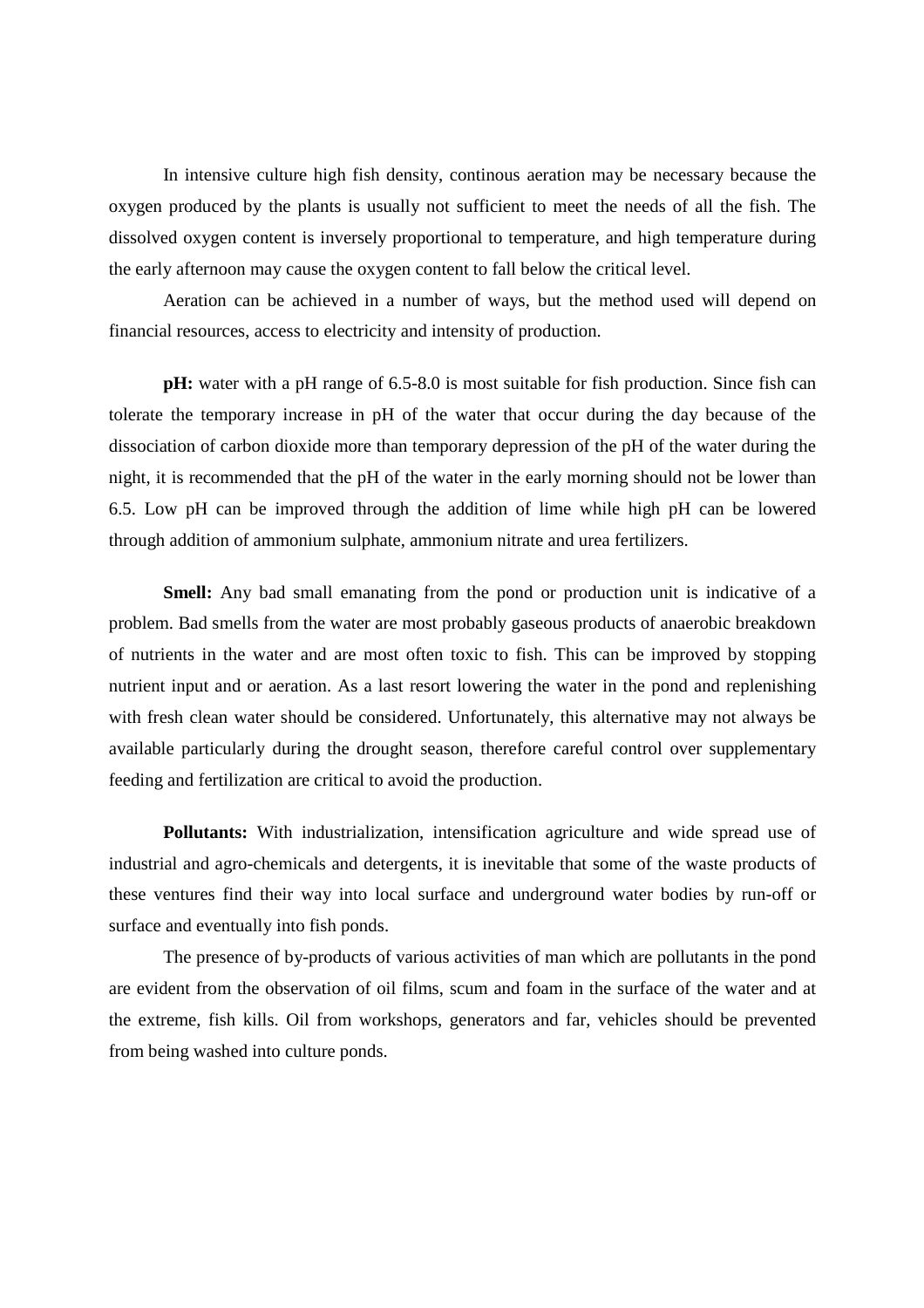As a rule, water flowing ponds must be ahaibysed routinely for pollutants including fertilizers and pesticides. If water in the pond is found to be polluted, it should be drained and replenished with fresh and clean water, preferably from an alternative source.

#### **WEED CONTROL**

 Aquatic weeds are macroscopic plants called Macrophytes which grow in water and whose existence, especially in large quantities, may interfere with fish pond management operations such as feeding, test cropping and harvesting. They compete with phytoplankton for available nutrients thereby depriving planktorous fishes of their natural food, provide havens for pond pest and encourage evapo-transpiration. Aquatic weeds include floating plants e.g. *pista stratiotes* (water lettuces), pond weed (*Lemma spp)* and filamentous algae, submerged weeds e.g. *ceratophylum,* emergent plants e.g. water lilly (*Nymphea lotus)* and marginal or fringe vegetation.

Submerged and emergent weeds can be effectively checked through fertilizer application. This encourages dense plankton growth shading off the pond bottom, thereby cutting off the supply of solar energy to these plants. This technique is quite effective if the pond is constructed in such a way that no part of is shallower than 60cm. herbicides are also used for controlling aquatic weeds in ponds. Usually the concentration of herbicides used to kill the weeds are safe for fish but the decay of the weeds killed by the herbicides often cause dissolved oxygen depletion which may be deleterious to fish production. A major disadvantage in the use of herbicides in the control of aquatic weeds is that once the concentration of the herbicides drops below levels toxic to the weeds, the weeds will re-grow thereby necessitating repeat applications. Copper sulphate and synthetic algicides e.g. Simazinbe and Aquazine can be used to control excessive growth of filamentous algae and phytoplankton. The use of copper sulphate and synthetic algicides also create low dissolved oxygen levels after their application. Synthetic algicides tend to have longer residual action when compared with the use of copper sulphate in the control of filamentous algae and phytoplankton.

Biological control of aquatic weeds through the introduction of grass eating fish such as grass carp *(tenopharngoden idella)*, *Tilapia zilli* and *Heterotis niliticus* is most often recommended in poly-culture systems. Aquatic weeds can also be controlled through manual removal or mechanically through the use of specially designed amphibious machines.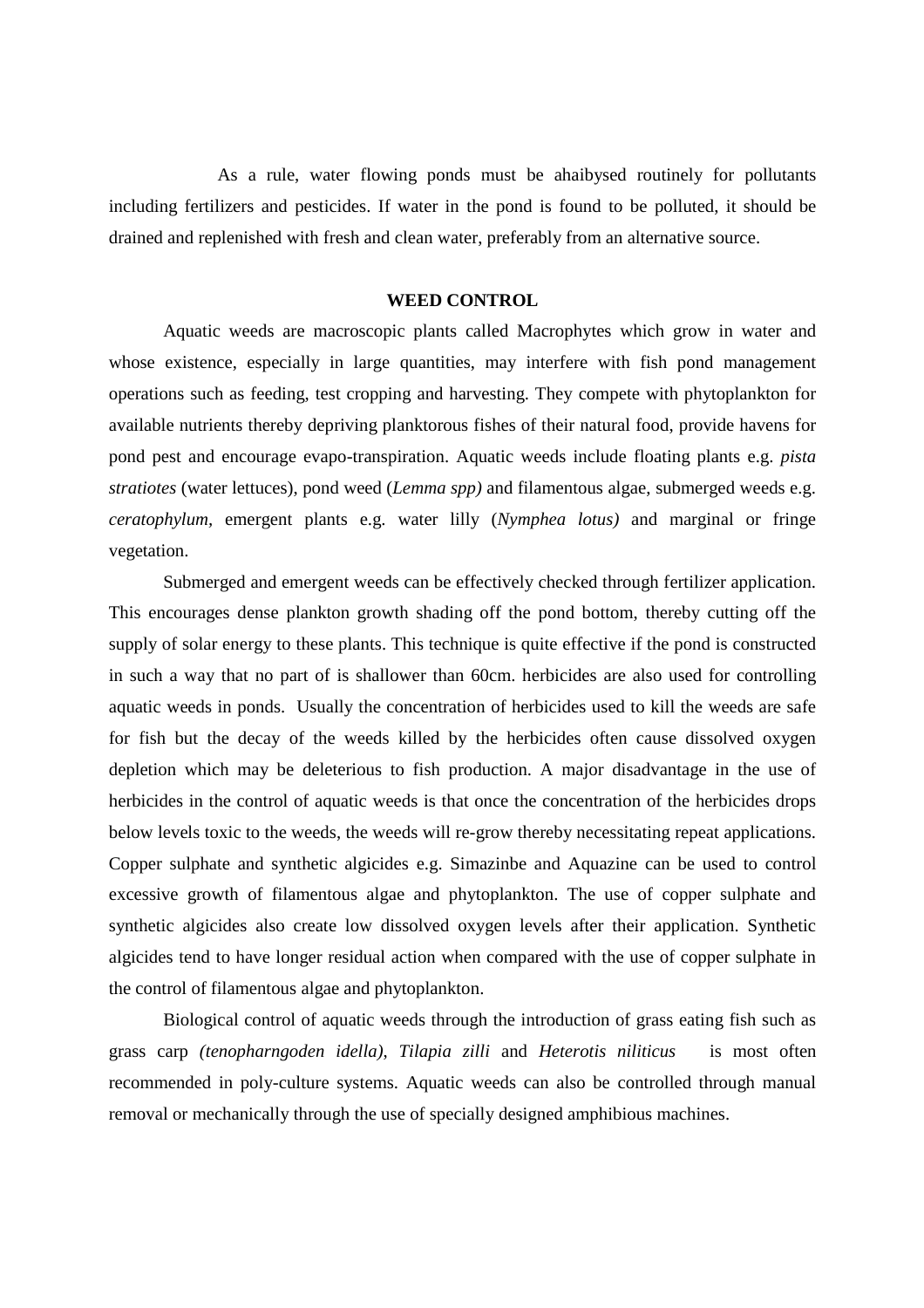#### **LIMING**

 About two weeks before refilling the pond, a layer of lime should be spread over the pond bottom and thoroughly worked into the surface layer. Liming serves several functions parts of which are the following:

- It raises the pH of acidic soils and pond water which tend to restrict fish growth.
- Although not a fertilizer, it helps to accelerate decomposition of waste materials and the mobilization of nutrients from the pond soil.
- It raises the pH above tolerate limits disease vectors or eggs and spores of parasites, thus assisting in their eradication.

Lime comes in several forms and the application rates depend on the pH of the soil and the type of lime used. It is essential that excess lime is not used as this tends to back up phosphate although the formation of insoluble calcium compounds. In ponds where the soil pH is around neutral the application rates are of the order listed below:

| <b>Crushed Limestone</b> | CaCo <sub>3</sub> | $1200$ kg/ha <sup>-1</sup> |  |
|--------------------------|-------------------|----------------------------|--|
| <b>Agricultural Lime</b> | CaCo <sub>3</sub> | $2500$ kg/ha <sup>-1</sup> |  |
| <b>Hydrated Lime</b>     | CaCo <sub>3</sub> | $100\text{kg/ha}^{-1}$     |  |
| Quicklime                | CaCo <sub>3</sub> | $200kg/ha^{-1}$            |  |

If the pond has a pH of about 4.5 or less, approximately 4.5tonnes of agricultural lime will be required. If the pond has been limed before, subsequent annual liming is usually much less i.e. 20-25% of the initial application rate. Hydrated lime is the best because it tends to be the most concentrated and cheapest form. Care should be taken if quicklime is used because it can burn on contact with the skin.

## **FERTILIZATION**

 The yield of any fish pond depends in its natural productivity, which is linked to nutrient availability in the pond soil and water. It thus allows an increase in fish density without the need for supplementary feeds. The most important nutrients for growth of food organisms are Phosphorus (P), Nitrogen (N), and Potassium (K). if these nutrients are in short supply or absent, they can easily be increased by fertilization using organic and inorganic substances. Fertilizers are applied to the pond water or soil to stimulate and maintain plant growth and establish the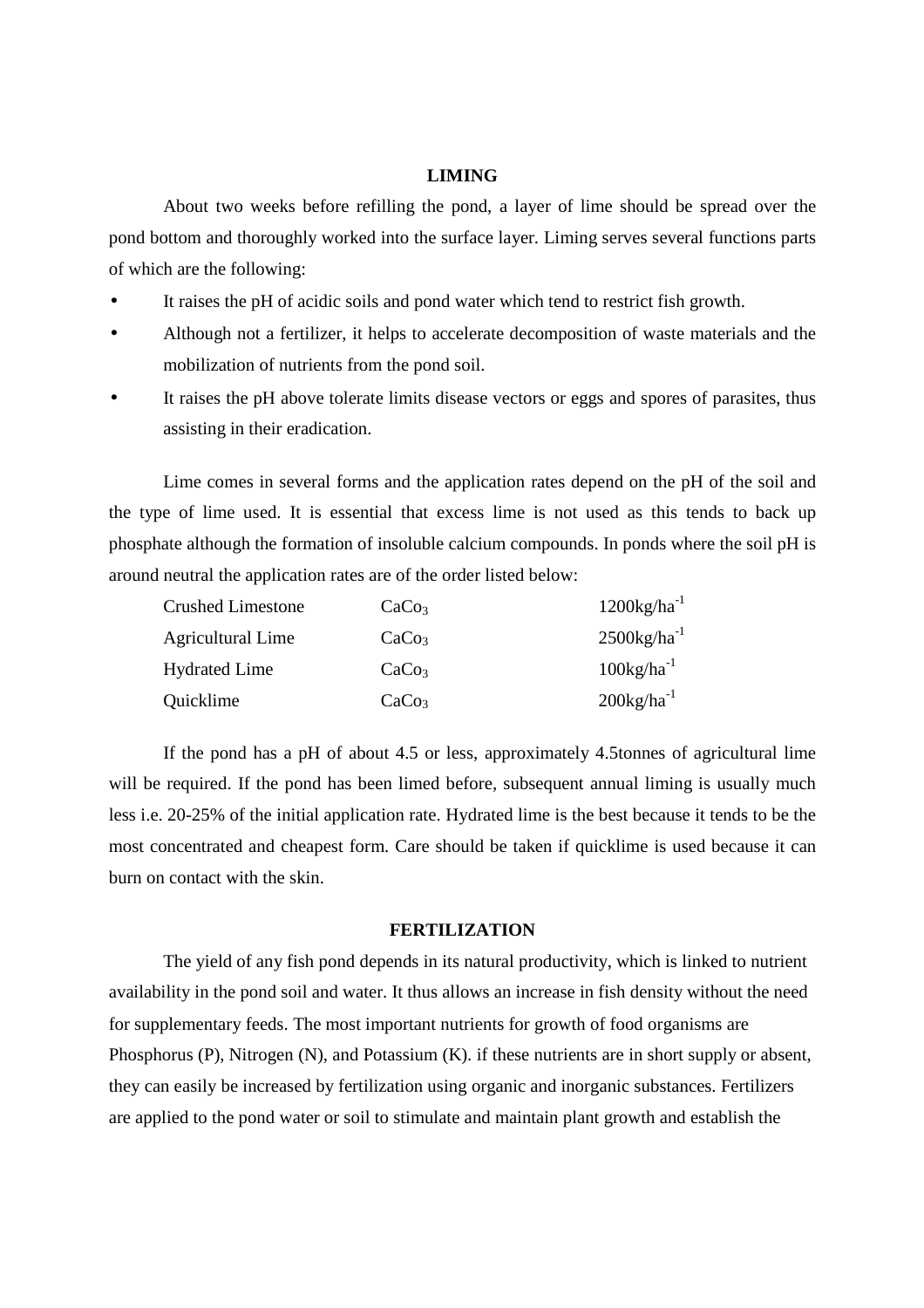secondary food chain. However, the mechanisms of organic and inorganic fertilizers in achieving this production are quite different.

#### **Inorganic Fertilizers**

 Inorganic fertilizers usually of chemical origin that dissolve in the pond water and provide nutrients almost immediately. This stimulates phytoplankton (algal) growth and zooplankton production, both of which are direct sources of feed for fish.



**A simple food chain based on inorganic fertilization of a pond.** 

Originally, inorganic fertilizers applied the three main nutrients in various mixtures and are known as NPK fertilizers. Some typical fertilizers are 20-20-20 (NPK) or 20-20-5 (NPK) which simply refers to the mixture of each component in the bag. For example, 20-20-5 refers to a mixture of 20 parts nitrogen, 20 parts phosphorus and 5 parts potassium. More recently it has been shown that the main limiting element in establishment ponds is phosphorus, and this can be provided in several forms, including basic slag, powered single super-phosphate or granular triple super-phosphate .

## **Organic Fertilizers**

 Organic fertilizers are usually waste plant or animal products including manures from cars, pigs, sheep, ducks, chickens and humans, grasses or the non-utilized parts of crops such as rice husk that have rotted down. As this mechanism of fertilizers is the basis of integrated fish farming. The important points to remember about organic fertilizers are they act slowly as they rot down and release the nutrients, as a result they stimulates both the autotrophic and detrital pathways for nutrient release a production of food for fish. Some fish also feed on the manure, explaining the surface bacteria as a food source.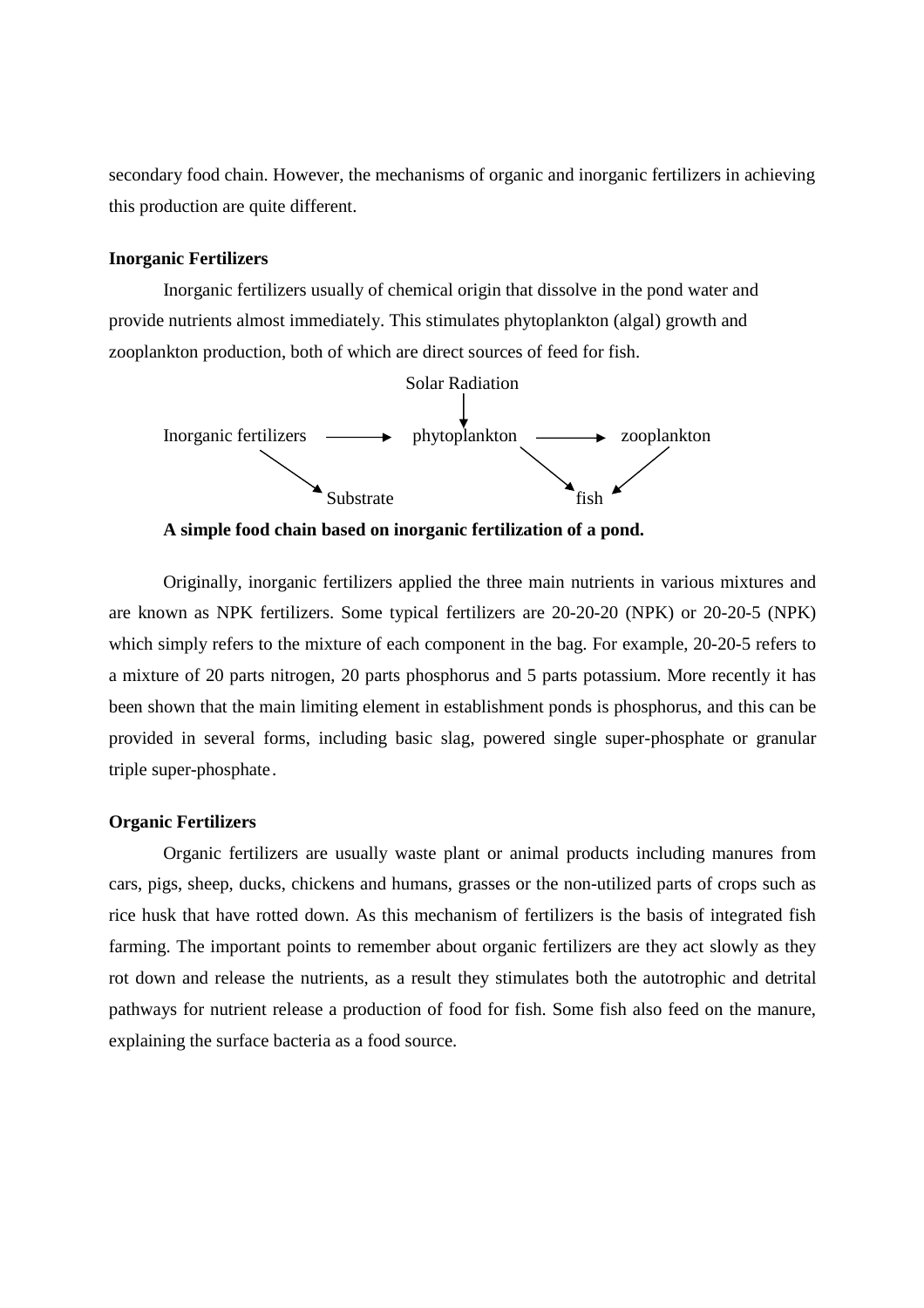

**A simple food chain based on organic fertilizers of a pond** 

### **Application Rates**

 The rate of application of either organic or inorganic fertilizers is a variable function depending on the type of pond, its age and its condition. For the first fertilizer added to a new pond, some common rates of application are listed below.

| <b>Fertilizer</b> (Organic)   | <b>Nursery Pond</b><br>$Kg/ha^{-1}$ | <b>Production</b><br>$Kg/ha^{-1}$ | <b>Ponds</b><br>frequency |
|-------------------------------|-------------------------------------|-----------------------------------|---------------------------|
| Cow dung                      | 500-700                             | 300-500                           | Weekly                    |
| Pig dung                      | 500-700                             | 600-1200                          | Weekly                    |
| Chicken dung                  | 500-700                             | 100-230                           | Weekly                    |
| <b>Fertilizer</b> (Inorganic) |                                     |                                   |                           |
| $20-20-20$                    | 20-40                               | $40 - 50$                         | Bi-Weekly                 |

 **Common rates of vertebrates' application for new ponds** 

In other ponds, the rate of production can be reduced considerably because many of the nutrients are recycled, particularly after draining and preparation of the pond bottom.

## **TEST CROPPING**

 Test cropping is the act of checking the survival, growth and productivity of fish species in a fish farming system. This is why important in pond maintenance of fish culture in order to avoid high mortality rate due to cannibalism and other factors.

During this exercise, the following are observed:

(1) Disease status of the fish to avoid contamination.